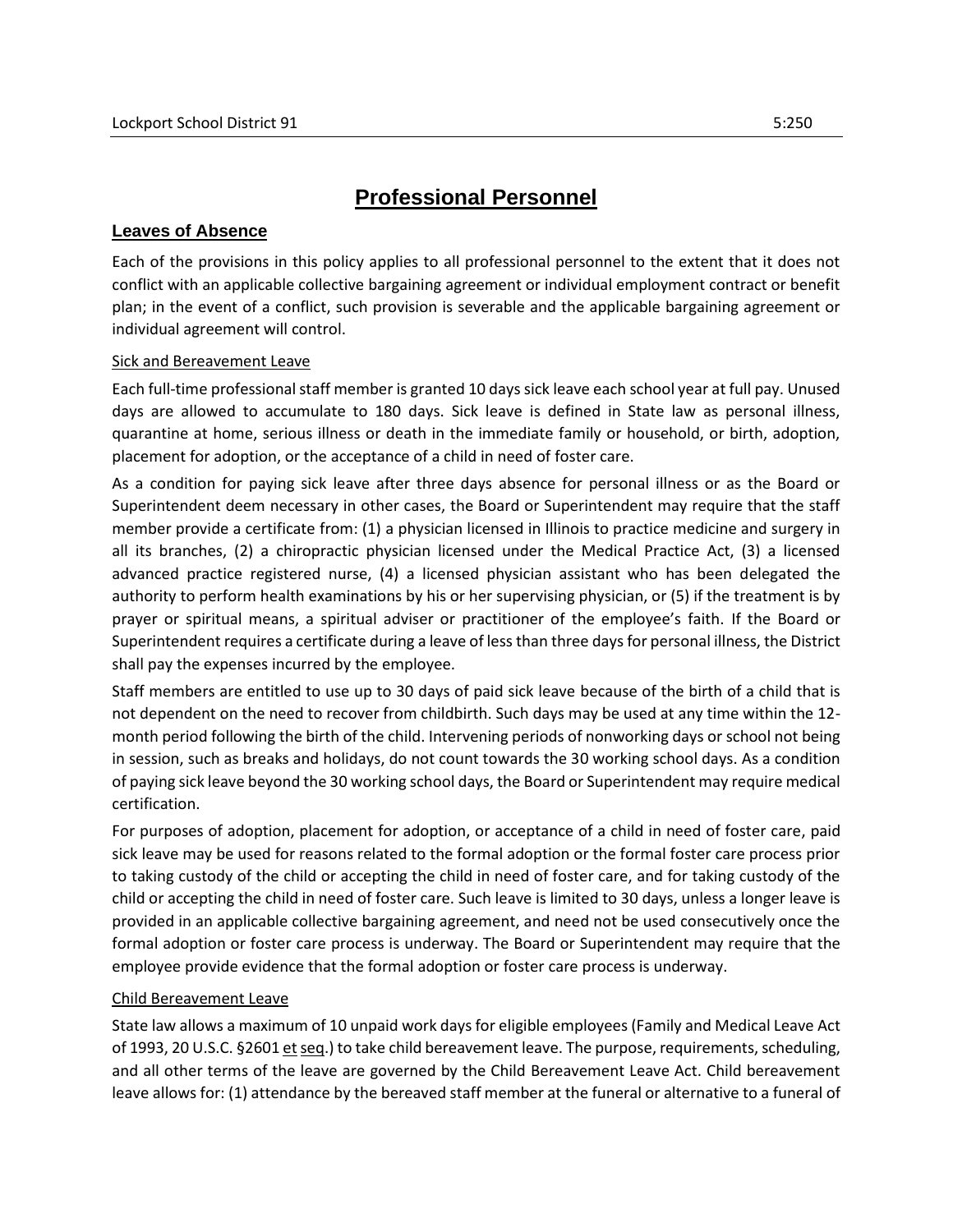his or her child, (2) making arrangements necessitated by the death of the staff member's child, or (3) grieving the death of the staff member's child, without any adverse employment action.

The leave must be completed within 60 days after the date on which the employee received notice of the death of his or her child. However, in the event of the death of more than one child in a 12-month period, an employee is entitled to up to a total of six weeks of bereavement leave during the 12-month period, subject to certain restrictions under State and federal law. Other existing forms of leave may be substituted for the leave provided in the Child Bereavement Leave Act. This policy does not create any right for an employee to take child bereavement leave that is inconsistent with the Child Bereavement Leave Act.

## Sabbatical Leave

Sabbatical leave may be granted in accordance with the School Code.

## Personal Leave

Professional staff members are granted one personal leave day per year. A personal leave day is defined as a day to allow professional personnel time to conduct personal business (but not vacation, travel, or work stoppage), which is impossible to schedule at a time other than during a school day. Any unused personal leave day in a school year will be credited to the cumulative sick leave.

The use of a personal day is subject to the following conditions:

- 1. Except in cases of emergency or unavoidable situations, personal leave requests should be submitted to the Building Principal three days in advance of the requested date,
- 2. No personal leave days may be used immediately before or immediately after a holiday unless the Superintendent grants prior approval,
- 3. Personal leave may not be used in increments of less than one-half day,
- 4. Personal leave days are subject to a substitute's availability,
- 5. Personal leave days may not be used during the first and/or last five days of the school year,
- 6. Personal leave days may not be used on in-service and/or institute training days, and
- 7. Personal leave may not be used by more than 10% of the teaching staff in each building at the same time.

## Leave of Absence Without Pay

The Board may grant a leave of absence without pay to tenured professional staff members who have rendered satisfactory service and desire to return to employment in a similar capacity at a time determined by the Board.

Each leave of absence shall be of the shortest possible duration required to meet the leave's purpose consistent with a reasonable continuity of instruction for students.

## Leave to Serve as an Election Judge

Any staff member who was appointed to serve as an election judge under State law may, after giving at least 20-days' written notice to the District, be absent without pay for the purpose of serving as an election judge. The staff member is not required to use any form of paid leave to serve as an election judge. No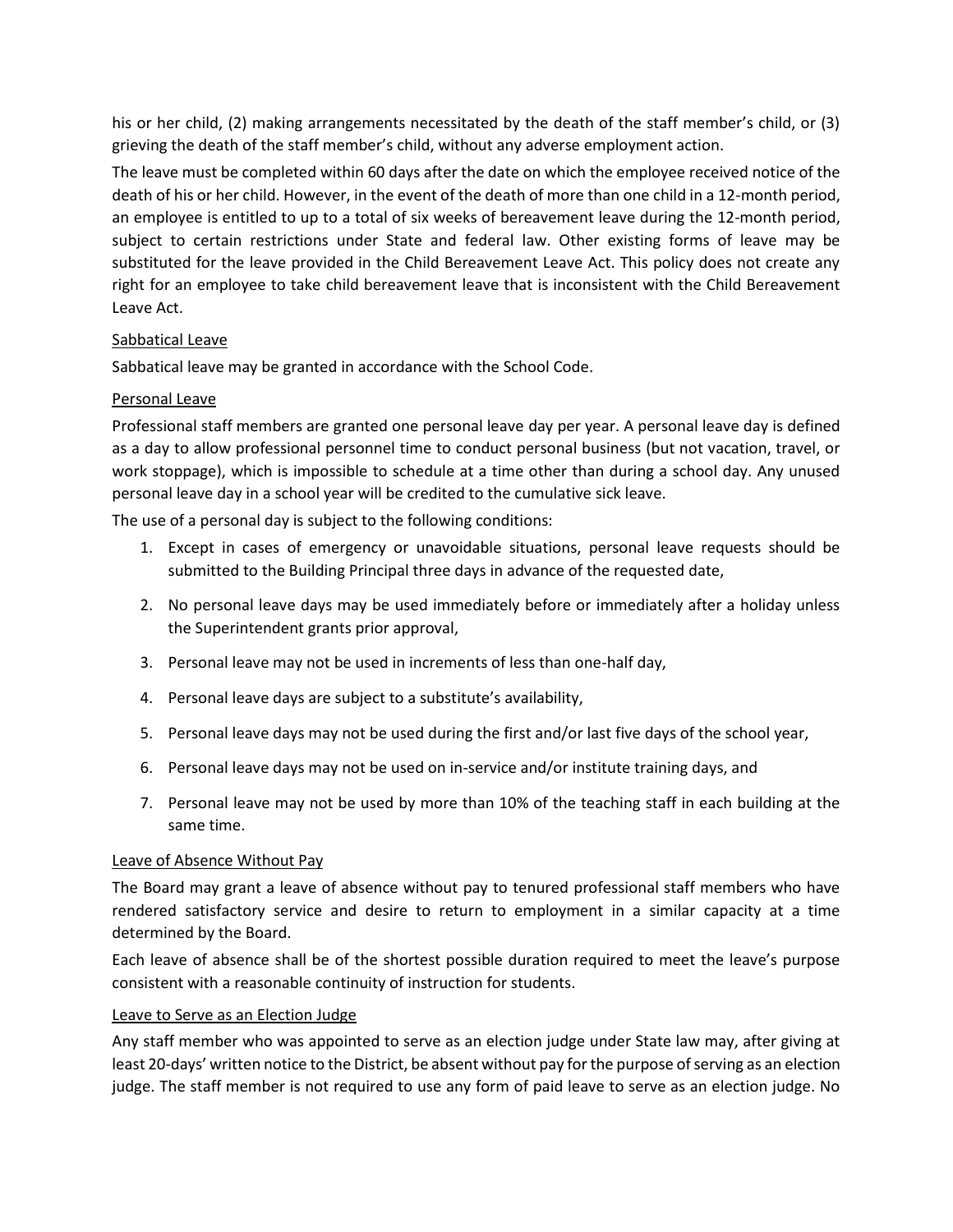more than 10% of the District's employees may be absent to serve as election judges on the same Election Day.

## Child-Rearing Leave

The Board shall grant a professional staff member's request for a non-paid, child-rearing leave, not to exceed the balance of the school year plus one additional school year (but in no event shall such leave exceed three semesters), provided the request complies with this policy. Nothing in this section shall prohibit a professional staff member from using paid sick days as provided in this policy.

A teacher should request, if possible, a child-rearing leave by notifying the Superintendent in writing no later than 90 days before the requested leave's beginning date. The request should include the proposed leave dates. The leave shall end before a new school year begins or before the first day of school after winter recess.

Subject to the insurance carrier's approval, the teacher may maintain insurance benefits at his or her own expense during a child-rearing leave.

A professional staff member desiring to return before the leave's expiration will be assigned to an available vacancy for which the teacher is qualified, subject to scheduling efficiency and instruction continuity.

## Leaves for Service in the Military

Leaves for service in the U.S. Armed Services or any of its reserve components and the National Guard, as well as re-employment rights, will be granted in accordance with State and federal law. A professional staff member hired to replace one in military service does not acquire tenure.

## General Assembly Leave

Leaves for service in the General Assembly, as well as re-employment rights, will be granted in accordance with State and federal law. A professional staff member hired to replace one in the General Assembly does not acquire tenure.

## Leave for Employment in Department of Defense

The Board may grant teachers a leave of absence to accept employment in a Dept. of Defense overseas school.

## **School Visitation Leave**

An eligible professional staff member is entitled to eight hours during any school year, no more than four hours of which may be taken on any given day, to attend school conferences, behavioral meetings, or academic meetings related to the teacher's child, if the conference or meeting cannot be scheduled during non-work hours. Professional staff members must first use all accrued vacation leave, personal leave, compensatory leave, and any other leave that may be granted to the professional staff member, except sick, and disability leave.

The Superintendent shall develop administrative procedures implementing this policy consistent with the School Visitation Rights Act.

## Leaves for Victims of Domestic Violence, Sexual Violence, Gender Violence, or Other Crime of Violence

An unpaid leave from work is available to any staff member who: (1) is a victim of domestic violence, sexual violence, gender violence, or any other crime of violence or (2) has a family or household member who is a victim of such violence whose interests are not adverse to the employee as it relates to the